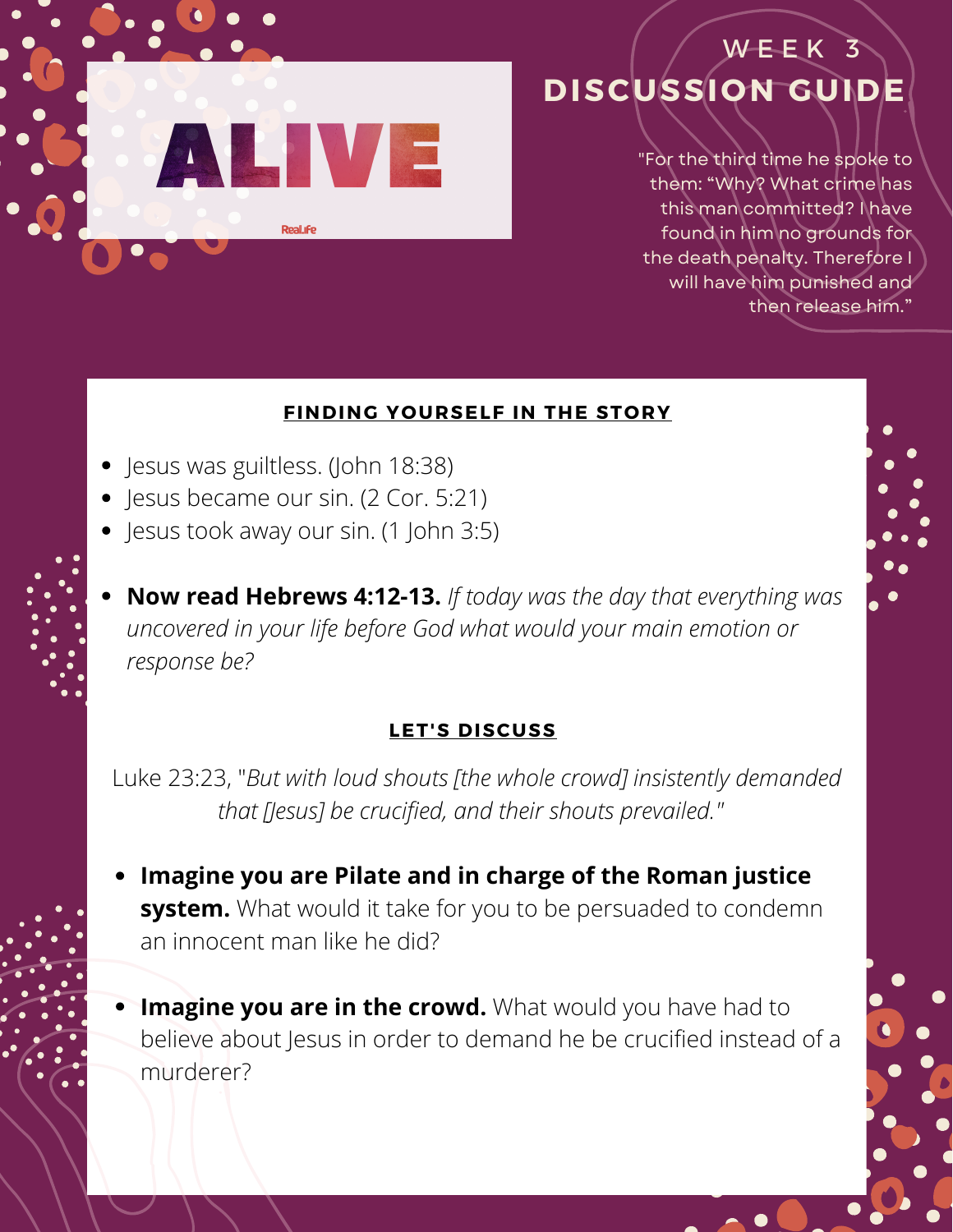

### **CONSIDER THIS**

**DISCUSSION GUIDE**

W E E K 3

*Focus on Jesus, not on your sin.*

What does this verse say about how we "retrain our brain" like Pastor Kyle suggested:



"Don't become so well-adjusted to your culture that you fit into it without even thinking. Instead, fix your attention on God. You'll be changed from the inside out. Readily recognize what he wants from you, and quickly respond to it. Unlike the culture around you, always dragging you down to its level of immaturity, God brings the best out of you, develops well-formed maturity in you." Romans 12:1-2, MSG

- What do you think it means to fix our attention on God?
- Where would you honestly say your attention goes most of the time?

### **REAL TALK**

While it's not good to focus primarily on your sin, we still shouldn't dismiss it as no big deal.

- **What is one area of your life where you used to feel ruled or controlled by a particular sin and now its as if Jesus has set you free?**
- **If you've never experienced that, ask Jesus to help you.**